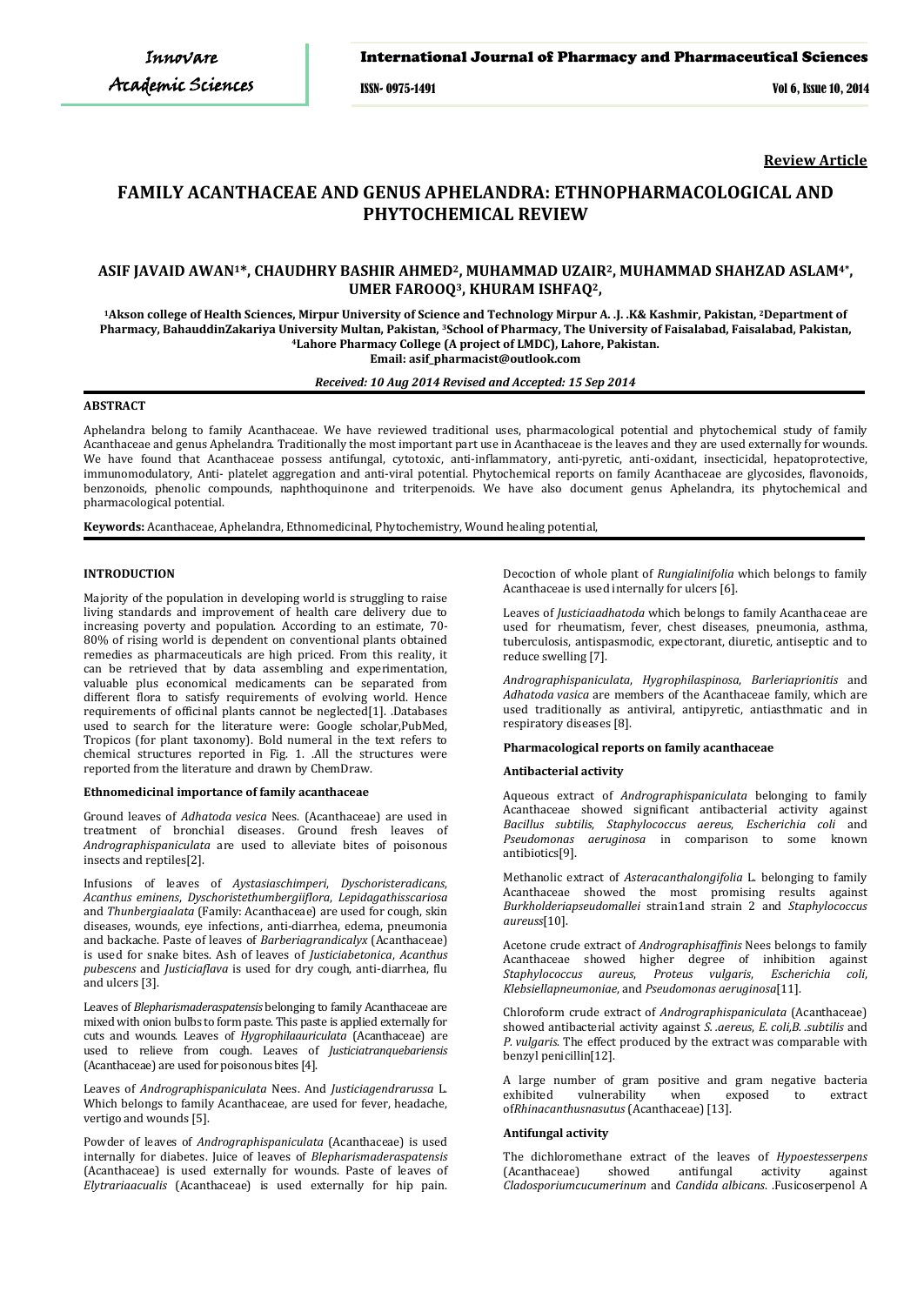and dolabeserpenoid acid A were isolated responsible for this activity [14].

The chloroform extract of *Androgrphispaniculata* (Acanthaceae) exhibited activity against *Aspergillusniger*and *Penicillium chrysogenum*. The activity was found to be effective against all the organisms tested [15].

Antifungal activity was reported by aqueous extract of *Andrographispaniculata* belonging to family acanthaceae against *Candida albicans* in comparison to Nystatin[9]. Anti-fungal activity has been exhibited by the extract of *Rhinacanthusnasutus* (Acanthaceae) against *Aspergillusniger, Pyriculariaoryzae,*  *Cryptococcus neoformans, Saccharomyces spp., Epidermophytesfloccosum, Candida albicans, Trichophytonrubrum, Tricophytonmentagagrophytes, Microsporumcanis* and *Microsporumgypeseum*[13].

### **Cytotoxic activity**

Elenoside**(1)** was reported in *Justiciahyssopifolia* belonging to family Acanthaceae. Elenoside showed cytotoxic activity to human cancer cell lines in range concentrations from  $10^{-5}$  to  $10^{-4}$ M. It has an LD<sub>50</sub> in mice, of 305mg/kg and central depression properties at doses of 25, 50, and 100mg/kg. Thus elenoside appears to be sedative with broad spectrum cytotoxicity [16].

#### **Table 1: Traditional uses of family Acanthaceae**

| <b>Species</b>                             | Part use        | <b>Traditional uses</b>                                                                                                                            |
|--------------------------------------------|-----------------|----------------------------------------------------------------------------------------------------------------------------------------------------|
| Adhatoda vesica Nees                       | Leaves          | Treatment of bronchial diseases <sup>2</sup>                                                                                                       |
| Andrographispaniculata                     | Leaves          | Alleviate bites of poisonous insects and reptiles <sup>2</sup>                                                                                     |
| Aystasiaschimperi, Dyschoristeradicans,    | Leaves          | Used for cough, skin diseases, wounds, eye infections, anti-diarrhea, edema,                                                                       |
| Acanthus eminens,                          |                 | pneumonia and backache <sup>3.</sup>                                                                                                               |
| Dyschoristethumbergiiflora,                |                 |                                                                                                                                                    |
| Lepidagathisscariosa                       |                 |                                                                                                                                                    |
| Thunbergiaalata                            |                 |                                                                                                                                                    |
| Barberiagrandicalyx                        | Paste of leaves | Paste of leaves of (Acanthaceae) is used for snake bites. <sup>3</sup>                                                                             |
| Justiciabetonica, Acanthus pubescens and   | Ash of leaves   | Ash of leaves of are used for dry cough, anti-diarrhea, flu and ulcers <sup>3</sup>                                                                |
| <i>Justiciaflava</i>                       |                 |                                                                                                                                                    |
| Blepharismaderaspatens                     | Mixed with      | This paste is applied externally for cuts and wounds. <sup>4</sup>                                                                                 |
|                                            | onion bulbs to  |                                                                                                                                                    |
|                                            | form paste      |                                                                                                                                                    |
| Hygrophilaauriculata                       | Leaves          | Leaves of Hygrophilaauriculata (Acanthaceae) are used to relieve from cough. 4                                                                     |
| <i>Justiciatranquebariensis</i>            | Leaves          | Leaves of Justiciatranguebariensis (Acanthaceae) are used for poisonous bites 4                                                                    |
| Andrographispaniculata Nees. and           | Leaves          | Leaves of Andrographispaniculata Nees. and Justiciagendrarussa L. which                                                                            |
| Justiciagendrarussa L                      |                 | belongs to family Acanthaceae, are used for fever, headache, vertigo and                                                                           |
|                                            |                 | wounds <sup>5</sup>                                                                                                                                |
| Andrographispaniculata                     | Powder of       | Powder of leaves of Andrographispaniculata (Acanthaceae) is used internally                                                                        |
|                                            | leaves          | for diabetes.                                                                                                                                      |
| Blepharismaderaspatensis                   | Juice of leaves | Juice of leaves of Blepharismaderaspatensis (Acanthaceae) is used externally                                                                       |
|                                            |                 | for wounds. <sup>6</sup>                                                                                                                           |
| Elytrariaacualis                           | Paste of leaves | Paste of leaves of Elytrariaacualis (Acanthaceae) is used externally for hip pain <sup>6</sup>                                                     |
| Rungialinifolia                            | Decoction of    | Decoction of whole plant of Rungialinifolia which belongs to family                                                                                |
|                                            | whole plant     | Acanthaceae is used internally for ulcers <sup>6</sup>                                                                                             |
| Justiciaadhatoda                           | Leaves          | Leaves of Justiciaadhatoda which belongs to family Acanthaceae are used for<br>rheumatism, fever, chest diseases, pneumonia, asthma, tuberculosis, |
|                                            |                 |                                                                                                                                                    |
|                                            |                 | antispasmodic, expectorant, diuretic, antiseptic and to reduce swelling <sup>7</sup>                                                               |
| Andrographispaniculata, Hygrophilaspinosa, | Leaves          | Andrographispaniculata, Hygrophilaspinosa, Barleriaprionitis and Adhatoda                                                                          |
| BarleriaprionitisAdhatoda vasica           |                 | vasica are members of Acanthaceae family, which are used traditionally as                                                                          |
|                                            |                 | antiviral, antipyretic, antiasthmatic and in respiratory diseases 8                                                                                |

Justiflorinol**(2)**, justicinol**(3)**, patentiflorin A **(4)**, patentiflorin B **(5)**, 4" -O-acetylpatentiflorin B **(6)** and 4" -O-acetylmanathoside B **(7)** were separated from leaves and stems of *Justiciapatentiflora* (Acanthaceae) by bioassay-guided purification. These compounds display significant cytotoxic activity against cancer cell lines and arrest the cell cycle [17].

Methanol extract of *Andrographispaniculata*exhibited anti-cancer activity. Andrographolide**(8)**, 14-deoxyandrographolide **(9)** and 14 deoxy-11, 12-didehydroandrographolide **(10)** were separated from this extract [18]. .Andrographolide**(8)** from the plant *Andrographispaniculata* (Acanthaecae) and its derivative 8, 17 epoxy andrographolide**(11)** showed cytotoxic activity [19]. .Rhinacanthin-A **(12)**, rhinacanthin-B **(13)**, rhinacanthin-C **(14)**, rhinacanthin-D **(15)**, rhinacanthin-G, rhinacanthin-H, rhinacanthin-I, rhinacanthin-K,rhinacanthin-M, rhinacanthin-N **(16)**, rhinacanthin-Q **(17)** and wogonin**(18)**separated from the roots of *Rhinacanthusnasutus* (Acanthaceae) showed cytotoxic activity. .The leaf and root extract of *Rhinacanthusnasutus* (Acanthaceae) showed antiproliferative activity against human cervix adenocarcinomaand other types of cancers [13].

#### **Anti-inflammatory and antipyretic activity**

Leaves extracts of *Hygrophilaspinosa* (Acanthaceae) exhibited antipyretic and anti-inflammatory activity [20].

Alcoholic extract of *Lepidegathisanobrya* of family acanthaceae showed analgesic and anti-inflammatory activities[21].

Anti-inflammatory and analgesic activities were reported by the methanol extract of *Diclipteraverticillata* (Acanthaceae)[22]. Ethanol extract of *Justciagendrarussa* (Acanthaceae) exhibitedanalgesic activity and anti-inflammatory activity[23].

The aqueous extract of roots of *Barleriaprionitis* L. (Acanthaceae) showed anti-inflammatory activity by using caragennan-induced rat paw edema method[24].

The methanol extract of leaves of *Andrographispaniculata* (Acanthaceae) was tested on inhibition of lipopolysaccharide induced and calcimycin induced mediators in diverse cell models. The results showed that extract was fairly potent in attenuating proinflammatory, inflammatory and allergic mediators[25].

### **Antiviral activity**

Rhinacanthin-E and rhinacanthin-F separated from the aerial parts of *Rhinacanthusnasutus*(Acanthaceae) exhibited antiviral activity [13].

#### **Antioxidant activity**

Methanol and aqueous extracts of aerial parts of *Justiciaspicigera* of family acanthaceae exhibited antioxidant activity. DPPH radical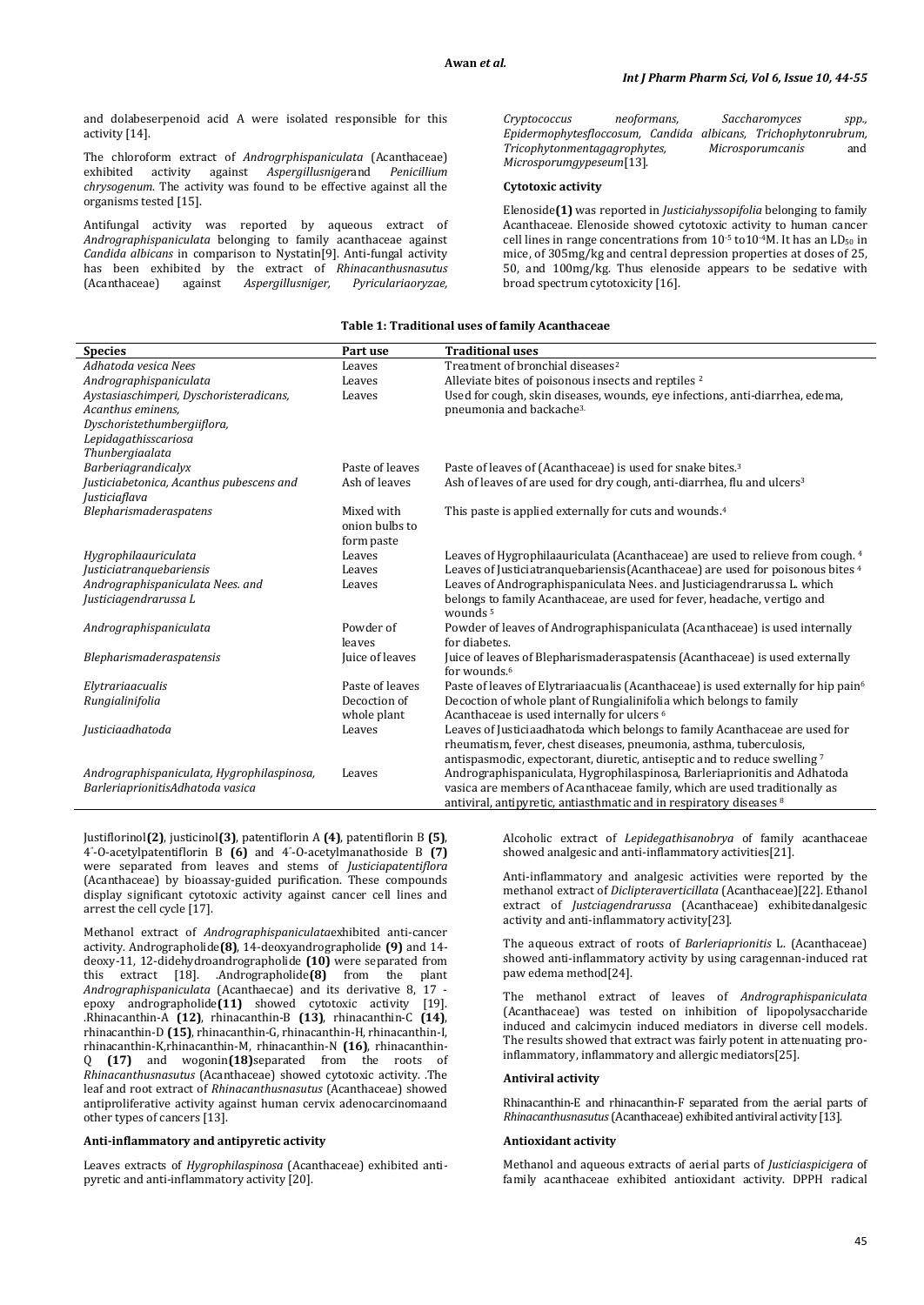scavenge method was used. Water extract has lower activity than that of methanol [26].

Methanol extracts (at 100µg/ml) of *Ruelliakerrii* and *Strobilanthesauriculata* showed antioxidant activity. *Strobilanthesauriculata* showed an<br>
Methanolextracts of *Barleriacristata*, Methanolextracts of *Barleriacristata*, *Justiciaprocumbens*, *Ruelliakerrii* and *Strobilanthesaureculata* activity [27].

The extract of *Rhinacanthusnasutus* (Acanthaceae) exhibited antioxidant activity. Anti-aging effect was produced by the cosmetics containing this extract. The mechanism involved is the removal of superoxide from the human body [13].

Antioxidant activity of the methanol fraction of *Blepharisedulis* (Forssk.) Pers. Family Acanthaceae was determined using the DPPH radical test [28].

### **Hepatoprotective activity**

The extract of *Andrographispaniculata*(Acanthaceae) was examined for hepatoprotective effect by administration to male mice. Andrographolide**(8)** and its derivativesexhibited hepatoprotective activity [29].

*Rhinacanthusnasutus* root extracts showed hepatoprotective effect in rats treated with aflatoxin-B1[13].

#### **Insecticidal activity**

The alcoholic extract of the aerial parts of *Acanthus montanus* Nees (Family: Acanthaceae) exhibited a significant activity against adult *Aedesaegypti*. Phytochemical study of the plant has resulted in isolation of compounds which exhibit variable degrees of insecticidal activity. Β-sitosterol-3-O-β-D-glucoside**(19)** exhibited mosquitocidal activity (100% mortality) against adult *Aedesaegypti* at 1.25µg/mg concentration, followed by palmitic acid **(20)** (90%), linaroside**(21)** (80%) and acetoside**(22)** (70%) respectively [30].

#### **Immunomodulatory activity**

The extract of *Rhinacanthusnasutus* of family Acanthaceae exhibited immunomodulatory activity [13].

# **Anti- platelet aggregation activity**

The *Rhinacanthusnasutus* (Acanthaceae) plant extract showed the anti-platelet aggregation effect. Rhinacanthin-A **(12)**, rhinacanthin-B **(13)**, rhinacanthin-C **(14)**, rhinacanthin-G,rhinacanthin-H, rhinacanthin-I, rhinacanthin-K, rhinacanthin-M and rhinacanthin-Q **(17)** separatedfrom the roots of *Rhinacanthusnasutus*. These compounds showed inhibition of rabbit platelet aggregation induced by arachidonic acid [13].

#### **Phytochemical reports on family acanthaceae**

#### **Glycosides**

From the aerial parts of *Acanthus ilicifolicus*, which is a member of *Acanthaceae* family, (2R)-2-0- $\beta$ -D-gluco-pyranosyl-2H-1,4-Acanthaceae family, (2R)-2-*O*-β-*D*-gluco-pyranosyl-2H-1,4 benzoxazin-3(4H)-one **(23)**, (2R)-2-*O*-β-*D*-glucopyranosyl-4 hydroxy-2H-1,4-benzoxazin-3(4H)–one **(24),** (2R)-2-*O*-β- *D*glucopyranosyl-7-hydroxy-2H-1,4-benzoxazin-3(4H)-one **(25),** 7 chloro-(2R)-2-*O*-β-*D*-glucopyranosyl-2H-1,4-benzoxazin-3(4H)-one **(26)** and (2R)-2-*O*-β-*D*-glucopyranosyl-5-hydroxy-2H-1,4 benzoxazin-3(4H)-one**(27)** have been isolated [31].

Salidroside**(28)**,benzyl β-*D*-glucopyranoside**(29)**, (6S,9R) roseoside**(30)**, asysgangoside**(31)**, ajugol**(32)**, apigenin 7-*O*-β-*D*glucopyranoside**(33)**, apigenin 7-*O*-neohesperidoside **(34)** and apigenin 7-*O*-β-Dglucopyranosy (1→ 6) -β-*D*-glucopyranoside**(35)** have been reported in *Asystasiagangetica*which belongs to family Acanthaceae [32].

Olean-12-ene-1β,3β,11α,28-tetraol-28-*O*-β-*D*-glucopyranosyl-(1→2) -β-D-glucopyranoside **(36),** olean-12-ene-1β,3β,11α,28-tetraol-28- *O*-β-*D*-glucopyranosyl-(1→2)-β-*D*-glucopyranosyl-(1→2)-β-*D*-gluco pyranoside**(37),** 11α-methoxy-olean-12-ene-1β,3β,28-triol-28-*O*-β-*D*-glucopyranosyl-(1→2)-β-*D*-glucopyranoside(38) methoxy-olean-12-ene-1β, 3β, 28-triol 28-*O*-β-Dglucopyranosyl(1→2)-β-*D*-glucopyranosyl-(1→2)-β-*D*-glucopyranoside **(39)** were reported from *Justiciabetonica*L. .belonging to family Acanthaceae [33]. Three phenylethnoid glycosides, desrhamnosylacteoside**(40)**, acteoside **(41)** and poliumoside**(42)** were separated and identified from the callus cultures of *Barleriacristata* L. of family Acanthaceae [34].

New phenylethanoid glycoside namely acanmontanoside**(43)** together with eight known compounds, identified as decaffeoylverbascoside, verbascoside(44), isoverbascoside(45), decaffeoylverbascoside,verbascoside<sup>[44]</sup>, leucosceptoside A **(46)**, (2*R*)-2-*O*-β-*D*-glucopyranosyl-2*H*-1,4 benzoxazin-3(4*H*)-one,(2*R*)-2-*O*-β-*D*-glucopyranosyl-4-hydroxy-2*H*-1,4-benzoxazin-3(4*H*)-one **(47)**, (3*R*)-1-octen-3-ol-3-*O*-β-*D*xylopyranosyl-(1→6)-*O*-β-*D*-glucopyranoside ebracteatoside B **(49)** have been reported from the methanol extract of aerial portion of *Acanthus montanus*[35].

From the genus *Asystasia* of Acanthaceae family following compounds have been reported: 6 $\beta$ -hydroxyantirrhide compounds have been reported: 6β-hydroxyantirrhide **(50)**,angeloside**(51)**,ajugol**(32),** 6-*O*-α-L-rhamnopyranosyl-catapol **(52),** 6-*O*-α-(3''-*O*-trans-caffeoyl)-*L*-rhamnopyranosyl-catapol**(53)**, 6-*O*-α-(3''-O-trans-*p*-coumaroyl)-*L*-rhamnopyranosyl-catapol**(54),**  sinuatol **(55)**, luteolin7-*O*-β-*D*-glucopyranoside**(56),** luteolin 7-*O*rutinoside**(57),** apigenin 7-*O*-rutinoside **(58)** and apigenin 7-*O*-β-*D*glucuronide**(59)** [36].

Ethanol extract of leaves of *Barleriacristata* gave two iridoidal glycosides like barlerin**(60)** and shanshide methyl ester **(61)**[37].

Chemical investigation of the methanol fraction of the aerial parts of *Blepharisedulis* (Forssk.) Pers. Family Acanthaceae revealed the presence of phenylethnoids namely verbascoside**(44)**, *cis*verbascoside, isoverbascoside**(45)** and leucosceptoside A **(46)** [28].<br>Glycoside compounds: sitosterol-B-D-gluconyranoside**(62)**. Glycoside compounds; sitosterol-β-*D*-glucopyranoside**(62)**, stigmasterol-β-*D*-glucopyranoside**(63)**, 3, 4-dimethylphenol-β-*D*glucopyranoside**(64)** and 3, 4, 5-trimethylphenol-β-*D*glucopyranoside**(65)** were isolated from leaves and stems of *Rhinacanthusnasutus* plant of family Acanthaceae [13].

#### **Flavonoids**

The preliminary phytochemical screening of *Dipteracanthuspatulus* Jacq. Nees (Acanthaceae) revealed the presence of flavonoids [38].

From the crude ethanol extract of *Brillantaisiapalisatii* (Acanthaceae) 3-*epi*-ursolic acid **(66)**, verbascoside**(44)** and lespedin(67) were isolated<sup>[39]</sup>. Following compounds were reported from *Andrographispaniculata* (Acanthaceae); βreported from *Andrographispaniculata*<br>sitosterol(68), andrographolide(8),14andrographolide(8), 14-deoxy-ll, 12-dedihydro<br>leoxyandrographolide (69), 7-0andrographolide,14-deoxyandrographolide **(69)**, 7-*O*methyldihydrowogonin **(70)**, (2S)-5,7,2' ,3' -tetramethoxyflavanone **(71)**, dihydroskullcapflavone I **(72)**, 7-*O*-methylwogonin **(73)**, 5 hydroxy-7,8,2',5'-tetramethoxy-flavone **(74)**, 5-hydroxy-7,8,2',3'tetramethoxyflavone **(75)**, 5-hydroxy-7,2' ,6' -trimethoxyflavone**(76)**, 5-hydroxy-7,2' ,3' -trimethoxyflavone**(77)**, skullcapflavone12' skullcapflavone12'methylether **(78)**, cinnamic acid**(79)**, caffeic acid **(80)**, ferulic acid **(81)**, chlorogenic acid **(82)**, 7-*O*-methylwogonin 5-glucoside **(83)**, skullcapflavone I 2' -glucoside **(84)**, 14-deoxy- 15-isopropylidene-11,12-didehydro-andrographolide**(85)**, 14-deoxy-11-hydroxyandro neoandrographolide<sup>(87)</sup> graphoside**(88)** [40]. Chromatographic resolution of ethyl acetate extract of leaves of *Barleriacristata* furnished two flavonoid compounds, which were further identified and characterizes as luteoline**(89)** and 7-methoxy luteoline**(90)**[41]. Coumarins, (+) pracruptorin, umbelliferone**(91)** and 2, 6-dimethoxy benzoquinone **(92)**derivedfrom the whole plant of *Rhinacanthusnasutus* plant of family Acanthaceae [13].

# **Phenolic compounds**

Petroleum ether extract of leaves of *Barleriacristata* furnished two phenolic compounds, which were characterized as p-coumaric acid **(93)** and α-tocopherol**(94)** [41].

#### **Naphthoquinone**

Rhinacanthin-A **(12)**, rhinacanthin-B **(13)**, rhinacanthin-C **(14)**, rhinacanthin-D **(15)**, rhinacanthin-G, rhinacanthin-H, rhinacanthin-I,rhinacanthin-J, rhinacanthin-K, rhinacanthin-L, rhinacanthin-M,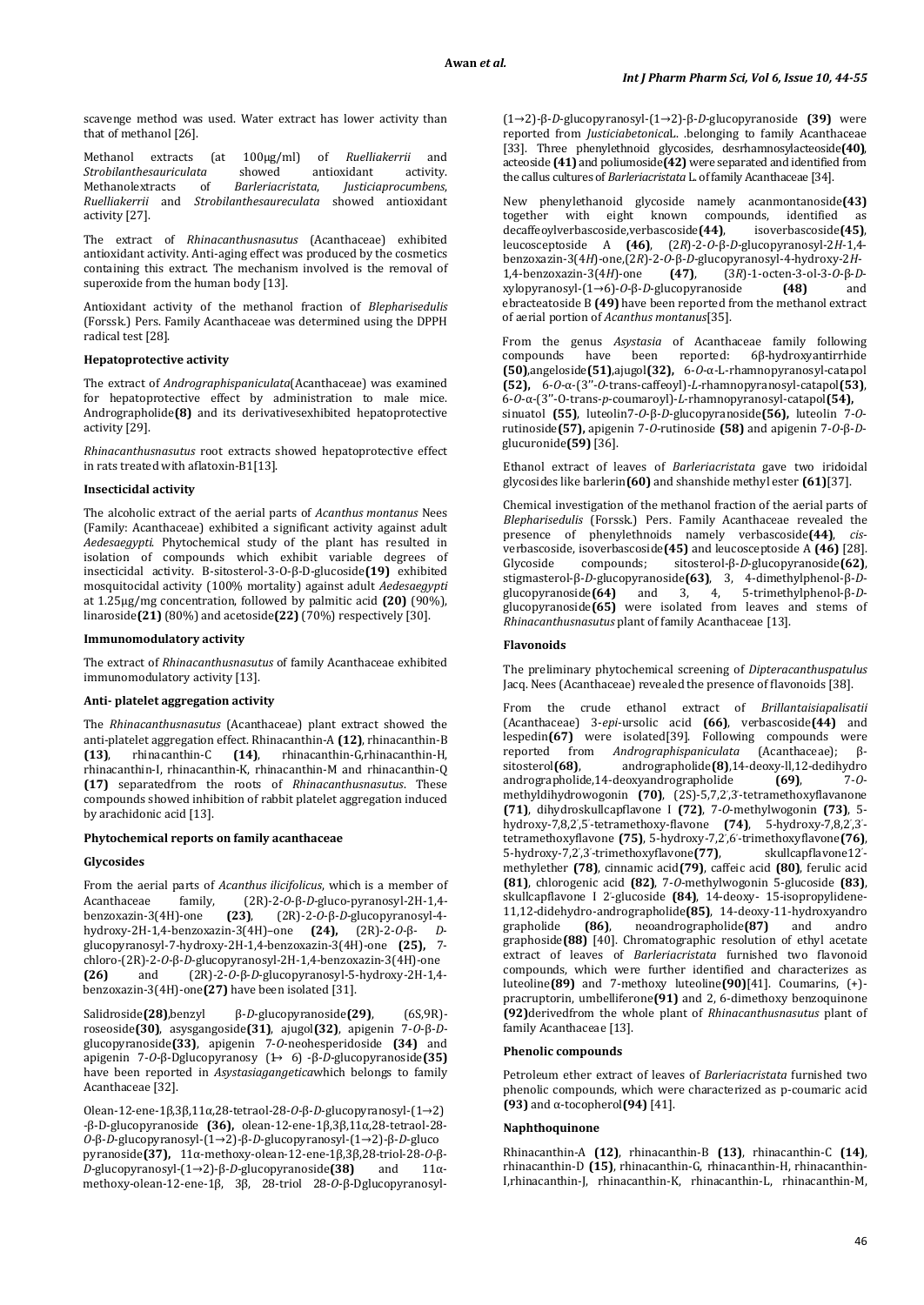rhinacanthin-N **(16)**, rhinacanthin-0, rhinacanthin-P and<br>rhinacanthin-0 **(17)** were isolated aerial parts of rhinacanthin-Q **(17)** were isolated aerial parts of *Rhinacanthusnasutus* plant of family Acanthaceae [13].

#### **Benzonoids**

The benzonoids compounds p-hydroxy-benzaldehyde**(95)**, vanillic acid **(96)**, syringic acid **(97)**, 2-methoxy-propionolphenol **(98)**, methyl valinate**(99)** and syringaldehyde**(100)** were isolated from leaves, roots and stems of *Rhinacanthusnasutus* plant of family Acanthaceae [41].

# **Triterpnoids**

The triterpenoids compounds β-amyrin**(101)**, glutinol**(102)** and lupeol**(103)** were derived from roots of *Rhinacanthusnasutus* plant of family Acanthaceae [13].

# **Pharmacological reports on genus** *Aphelandra*

#### **Antibacterial activity and Antifungal activity**

From the roots of genus *Aphelandra*2-benzoxazolinones **(104)** and 6-methoxy-2-benzoxazolinone **(105)** were separated. These compound and their related synthetic derivatives showed antibacterial and antifungal activity [42]. Plants belonging to genus *Aphelandra* (*Acanthaceae*)showed antimicrobial activity against *E. coli, P. .aeruginosa, S. aureus, and C. .albicans*[43]. The methanol extracts of *Aphelandra squarrosa*showed antibacterial activity against at least one of the following test organisms, *Staphylococcus aureus, Escherichia coli, Proteus vulgaris andPseudomonas aeruginosa* using the tube dilution and plate diffusion methods [44].

### **Immunomodulatory activity**

2-benzoxazolinone **(104)** and 2-hydroxy-1, 4-benzoxazin-3-one **(106)** were isolated from *Aphelandra tetragona*. These were bio transformed into 2-amino-3-*H*-phenoxazine-3-one **(107)** by endophytic fungi.2-amino-3-*H*-phenoxazine-3-one **(107)** has potent anti-inflammatory and immunoregulatory properties. These properties may provide a promising therapeutic strategy for the treatment of T cell-mediated inflammatory auto immune diseases as well as for bacteria induced chronicinflammatory diseases[45].

Both 2-benzoxazolinone **(104)** and 2-hydroxy-1, 4-benzoxazin-3 one **(106)** are compounds calledphytoanticipins and present in healthy plants as substances toovercome microbial diseases and herbivore[46].

### **Phytochemical reports on genus** *Aphelandra*

#### **Alkaloids**

Macrocyclic polyamine alkaloid aphelandarine**(108)** was isolated from the roots of *Aphelandra tetragona,* which consists of spermine and two units of 4-hydroxycinnamic acid [47].

N1,N5**-**Di-*p*-coumaroylspermidine **(109)**, N5,N[10]-di-*p*- $\alpha$  coumaroylspermidine coumaroylspermidine **(111)** were isolated from anthers of *Aphelandratetragona*and *A. .chamissoniana*[48].

18-*O*-Methylchaenorpine and iso-18-*O*-methylchaenorpine two novel stereo-isomeric spermine alkaloids were separated from Aphelandra*tetragona*[49].

Macrocyclicspermine alkaloids namely 6-hydroxy-aphelandrine **(112)** and 6-acetoxy-aphelandrine **(113)** were isolatedfrom the roots of *Aphelandra fuscopunctata*[50].

#### **Benzoxazinoids-cyclic hydroxamic acids and their correspondingglucosides**

From roots of *Aphelandra squarrosa* and *Aphelandra fuscopunctata* following compounds were<br>benzoxazin-3(H)-one  $(114)$ . benzoxazin-3(H)-one **(114)**, 2,4-dihydroxy-7-methoxy-1,4 benzoxazin-3(H)-3one **(115)**, 2-hydroxy-1,4-benzoxazin-3(2H)-one **(116)**, 2-hydroxy-7-methoxy-1,4-benzoxazin-3(2H)-one **(117)**, and their corresponding glycosides as well as bezoxazolinones[51]

In *Aphelandra squarrosa*glycosides are present in the roots [52].

# **Flavonoids and Isoflavones**

Several compounds were isolated and identified from the leaves and stems of *Aphelandra aurantiaca* which consists of scopoletin**(118)**, chrysin**(119)**, eucalyptin**(120)**, gnaphalin**(121)**, nevadensin**(122)** and *p*-coumaric acid **(123)** in the form of ester with glucose [53].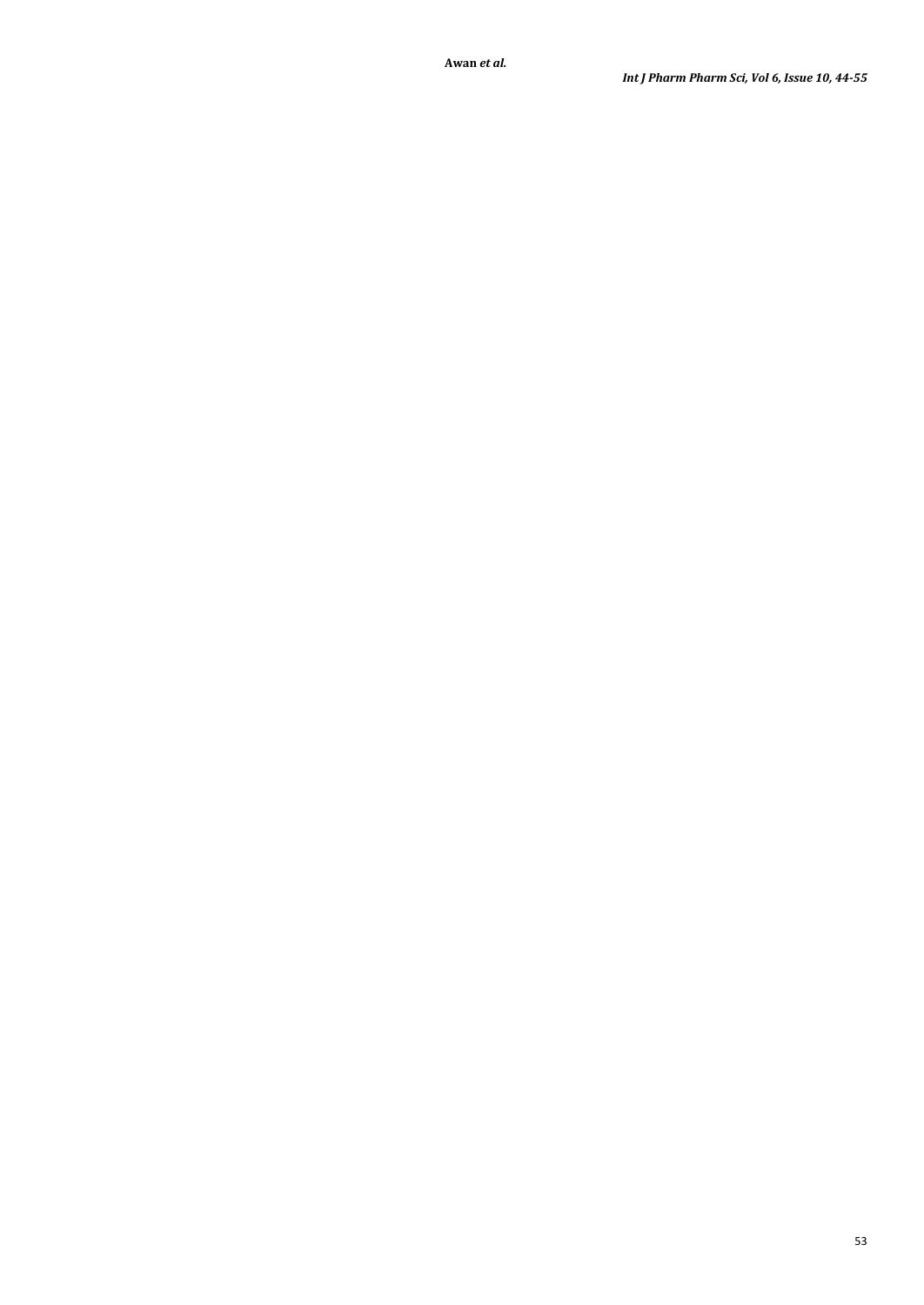### **Fig. 1: Structure of compounds present**

# **CONCLUSION**

Literature actually reports chemical investigations of a large family of nearly 250 genera and 2500 species, distributed mainly in the tropics and extending to Mediterranean, Australia and Southern U. .S. .A. In Pakistan it is represented by 18 genera and 60 specific and infraspecific taxa; of which 44 are native. There are no published data concerning either the toxicity of the whole remedies and their isolated compounds. Further investigations on phytochemical discovery and subsequent screening are needed for opening new opportunities to develop pharmaceuticals based on Family Acanthaceae and genus Aphelandra.

#### **CONFLICT OF INTERESTS**

#### Declared None

# **REFERENCE**

- 1. Mughal TA. Ethnomedicinal studies of flora of Southern Punjab and isolation of biologically active principles: Department of Chemistry Lahore College for Women University, Lahore; 2008.
- 2. Muthu C, Ayyanar M, Raja N, Ignacimuthu S. Medicinal plants used by traditional healers in Kancheepuram District of Tamil Nadu, India. J Ethnobiology Ethnomedicine 2006;2:1-10.
- 3. Jeruto P, Lukhoba C, Ouma G, Otieno D, Mutai C. An ethnobotanical study of medicinal plants used by the Nandi people in Kenya. J Ethnopharmacol 2008;116:370-6.
- Sandhya B, Thomas S, Isabel W, shenbagarathai Ethnomedicinal plants used by valaiyan community of piranmalia hills (reserved forest), tmil nadu, india. –a pilot study. Afr J Tradit Complementary Altern Med 2006;3:101-14.
- 5. Mia MMK, Kadir MF, Hossan MS, Rahmatullah M. Medicinal plants of Garo tribe inhabiting the Madhupur forest region of Bangladesh. Am-Eur J Sustainable Agriculture 2009;3:165-71.
- 6. Ignacimuthu S, Ayyanar M, Sankarasivaraman K. Ethnobotanical study of medicinal plants used by paliyartribals in theni district of tamil nadu, india. Fitoterapia 2008;79:562-8.
- 7. Husain SZ, Malik RN, Javaid M, Bibi S. Ethnobotanical properties and uses of medicinal plants of Morgah biodiversity park, rawalpindi. Par J Boany 2008;40:1897-911.
- 8. Krishnaraju AV, Rao TVN, Sundararaju D, Vanisree M, Tsay HS, Subbaraju GV. Assessment of bioactivity of indian medicinal plants using brin shrimo (artemiasalina) lethality assay. Int J Appl Sci Eng 2005;3:125-34.
- 9. Singha PK, Roy S, Dey S. Antimicrobial activity of Andrographispaniculata. Fitoterapia 2003;74:692-4.
- 10. Samy RP. Antimicrobial activity of some medicinal plants from India. Fitoterapia 2005;76:697-9.
- 11. Alagesaboopathi C. Antimicrobial potential and phytochemical screening of Andrographisaffis Nees. An endemic medicinal plant from India. Int J Pharm Pharm Sci 2011;3:157-9.
- 12. Radhika P, Lakshmi K. Antimicrobial activity of the chloroform exracts of the roots and the stem of andrographispaniculata nees. Int Res J Microbiol 2010;1:037-9.
- 13. Bukke S, Raghu PS, Sailaja G, Kedam TR. The study on Morphological, phytochemical and pharmacological aspects of rhinacanthusnasutus. (L) Kurz (A Review). J Appl Pharm Sci 2011;1:26-32.
- 14. Rasoamiaranjanahary L, Marstan A, Guilet D, Schenk K, Randimbivololona F, Hostettmann K. Antifungal diterpenes from hypoestesserpens (Acanthaceae). Phytochem 2003;62:333-7.
- 15. Radhika P, Lakshmi K. Antimicrobial activity of the chloroform exracts of the roots and the stem of andrographispaniculata nees. Int Res J Microbiology 2010;1:037-9.
- 16. Navarro E, Alonso SJ, Trujillo J, Jorge E, Perez C. General Behavior, Txicity, and Cytotoxic Activity of Elenoside, a lignin from Justciahyssopifolia. J Nat Pro 2001;64:134-5.
- 17. Susplugas S, Hung NV, Bignon J, Thoison O, Kruczynsk A, Sevenet T, Gueritte F. Cytotoxic arylnaphthalene lignans from a vietnamese acanthaceae, justiciapatentiflora. J Nat Pro 2005;68:737-8.
- 18. Kumar RA, Seridevi K, Kumar NV, Nanduri S, Rajagopal S. Anticancer and immunstimulatory compounds andrographispaniculata. J Ethnopharm 2004;92:291-5.
- 19. Nanduri S, Nyavanandi VK, Thunuguntla SSR, Kasu S, Pallerla MK, Ram, et al. Synthesis and structure activity relationship of andrographolide analogues as novel cytotoxic agents. Bioorg Med Chem Lett 2004;14:4711-7.
- 20. Patra A, Jha S, Murthy PN, Vaibhav A, Chattopadhyay P, Panigrahi G, *et al*. Anti-inflammatory and antipyretic activities of Hygrophilaspinosa T. Anders leaves (Acanthaceae). Trop J Pharm Res 2009;8:133-7.
- 21. Richard SW, Marus L, Noya S, Pierre GI, Germaine NOO. Antinflammatory, analgesic and antipyretic effects of Lepidagathisanobrya Nees (Acanthaceae). Afr J Tradit Complementary Altern Med 2011;8:420-4.
- 22. Sawadogo wR, Boly R, Lompo M, Some N, Lamien CE, *et al*. Antiinflammatory, analgesic and antipyretic activities of diclipteraverticillata. Int J Pharmacol 2006;2:435-8.
- 23. Jothimanivannan C, Kumar RS, Subramanian N. Antiinflammatory and analgesic activity of ethanol extract of aerial parts of justiciagenarussa burn. Int J Pharmacol 2010;1:1-6.
- Khadse CD, Kakde RB. Anti-inflamatory activity of aqueous extract fractions of Barleriaprionitis L. roots. Asian J Plant Sci Res 2011;1:63-8.